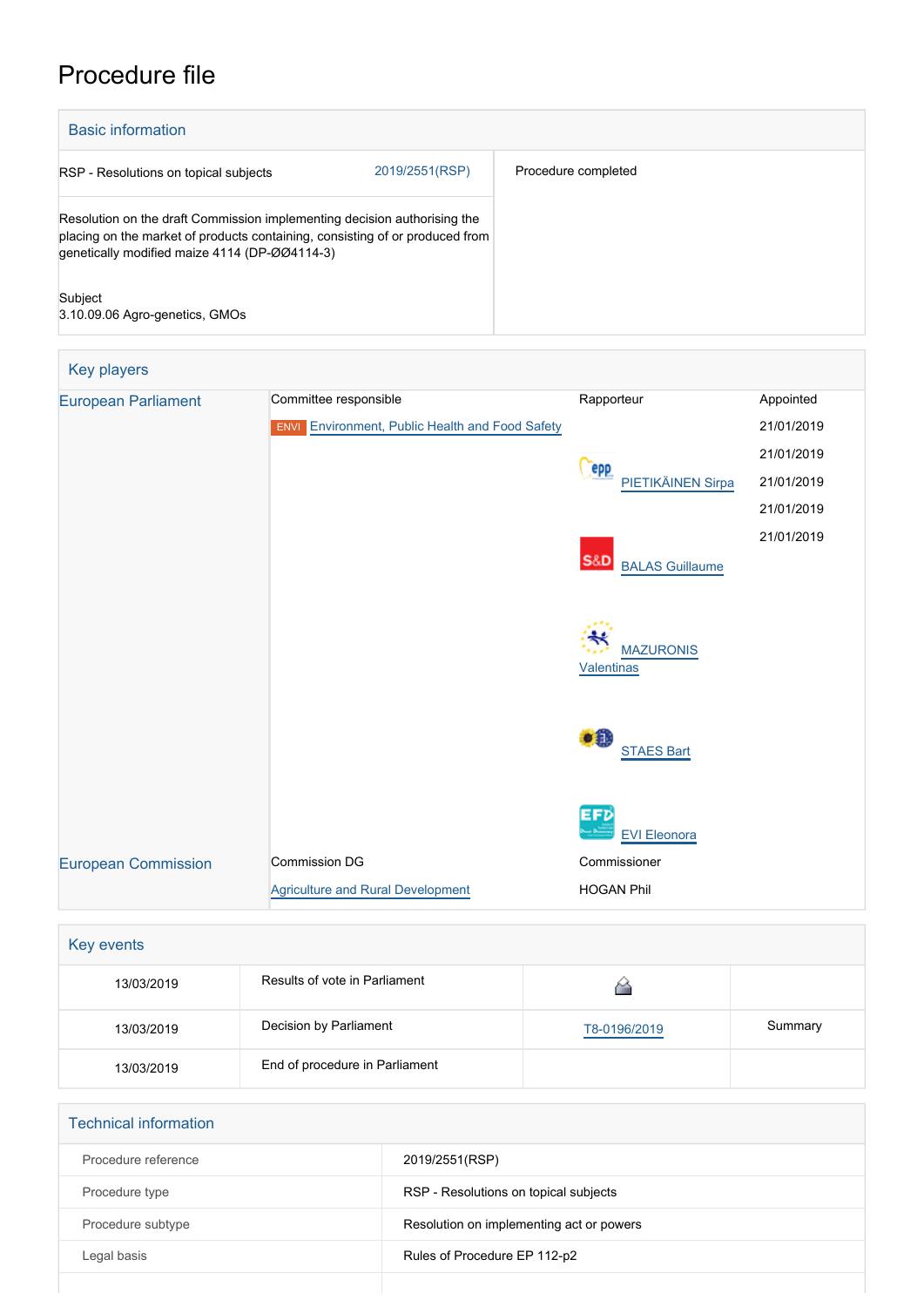| Stage reached in procedure                     | Procedure completed |            |    |         |  |  |
|------------------------------------------------|---------------------|------------|----|---------|--|--|
| Committee dossier                              | ENVI/8/15426        |            |    |         |  |  |
|                                                |                     |            |    |         |  |  |
| Documentation gateway                          |                     |            |    |         |  |  |
| Motion for a resolution                        | B8-0141/2019        | 07/03/2019 | EP |         |  |  |
| Text adopted by Parliament, single reading     | T8-0196/2019        | 13/03/2019 | EP | Summary |  |  |
| Commission response to text adopted in plenary | SP(2019)444         | 30/08/2019 | EC |         |  |  |

## Resolution on the draft Commission implementing decision authorising the placing on the market of products containing, consisting of or produced from genetically modified maize 4114 (DP-ØØ4114-3)

The European Parliament adopted by 442 votes to 160 with 20 abstentions, a resolution objecting to the draft Commission implementing decision authorising the placing on the market of products containing, consisting of or produced from genetically modified maize 4114 (DP-ØØ4114-3), pursuant to Regulation (EC) No 1829/2003 of the European Parliament and of the Council.

The application for placing on the market was submitted on 27 November 2014 by Pioneer Overseas Corporation, on behalf of Pioneer Hi-Bred International Inc., established in the United States of America, to the national competent authority of the Netherlands. On 19 April 2018, EFSA adopted a favourable opinion in relation to the application.

GM maize 4114 was developed to express three insecticidal proteins (Cry1F, Cry34Ab1and Cry35Ab1) for protection against specific lepidopteran and coleopteran pests, and the PAT protein conferring tolerance to the herbicidal active ingredient glufosinate-ammonium.

### Main observations

Lack of assessment and controls of complementary herbicides and their residues

Members considered that the application of complementary herbicides, in this case glufosinate, is part of regular agricultural practice in the cultivation of herbicide-resistant plants. It can therefore be expected that they will be exposed to both higher and repeated doses, which will not only lead to a higher burden of residues in the harvest, and therefore in the imported product, but may also influence the composition of the genetically modified plant and its agronomic characteristics.

The use of glufosinate has not been permitted in the Union since 1 August 2018, as it has been classified as toxic to reproduction and thus falls under the cut-off criteria set out in Regulation (EC) No 1107/2009 of the European Parliament and of the Council concerning the placing of plant protection products on the market.

Members also stressed the following points:

-information on residue levels of herbicides and their metabolites is essential for a thorough risk assessment of herbicide-tolerant GM plants. However, the impact of spraying GM maize with herbicides has not been assessed;

-as part of the coordinated multiannual control programme of the Union for 2019, 2020 and 2021, Member States are not obliged to measure glufosinate residues on any maize imports in order to ensure compliance with maximum residue levels (MRLs). Therefore, it cannot be guaranteed that glufosinate residues on GM maize 4114 will comply with Union MRLs.

### Bt toxins

Members indicated that a 2017 scientific study on the possible health impacts of Bt toxins and residues from spraying with complementary herbicides concludes that specific attention should be paid to the herbicide residues and their interaction with Bt toxins. However, this was not investigated by EFSA.

### Lack of democratic legitimacy

The vote on 14 January 2019 of the Standing Committee on the Food Chain and Animal Health delivered no opinion, meaning that the authorisation was not supported by a qualified majority of Member States.

The Commission deplored the fact that, since the entry into force of the GMO authorization procedure, the Commission has adopted authorisation decisions without the support of the opinion of the Member States committee. The return of the dossier to the Commission for final decision, which is very much the exception for the procedure as a whole, has become the norm for decision-making on genetically modified food and feed authorisations.

In the light of these considerations, Parliament considered that the draft Commission implementing decision is not consistent with Union law, which aims to provide the basis for ensuring a high level of protection of human life and health, animal health and welfare, and environmental and consumer interests in relation to genetically modified food and feed, while ensuring the effective functioning of the internal market.

Accordingly, Parliament called on the Commission to:

- withdraw its draft implementing decision;

- not to authorise the import, for food or feed uses, of any GM plants which have been made tolerant to a herbicide that is not authorised for use in the Union, in this case glufosinate;

- not to authorise any herbicide-tolerant GM plants without a full assessment of the residues from spraying with complementary herbicides,